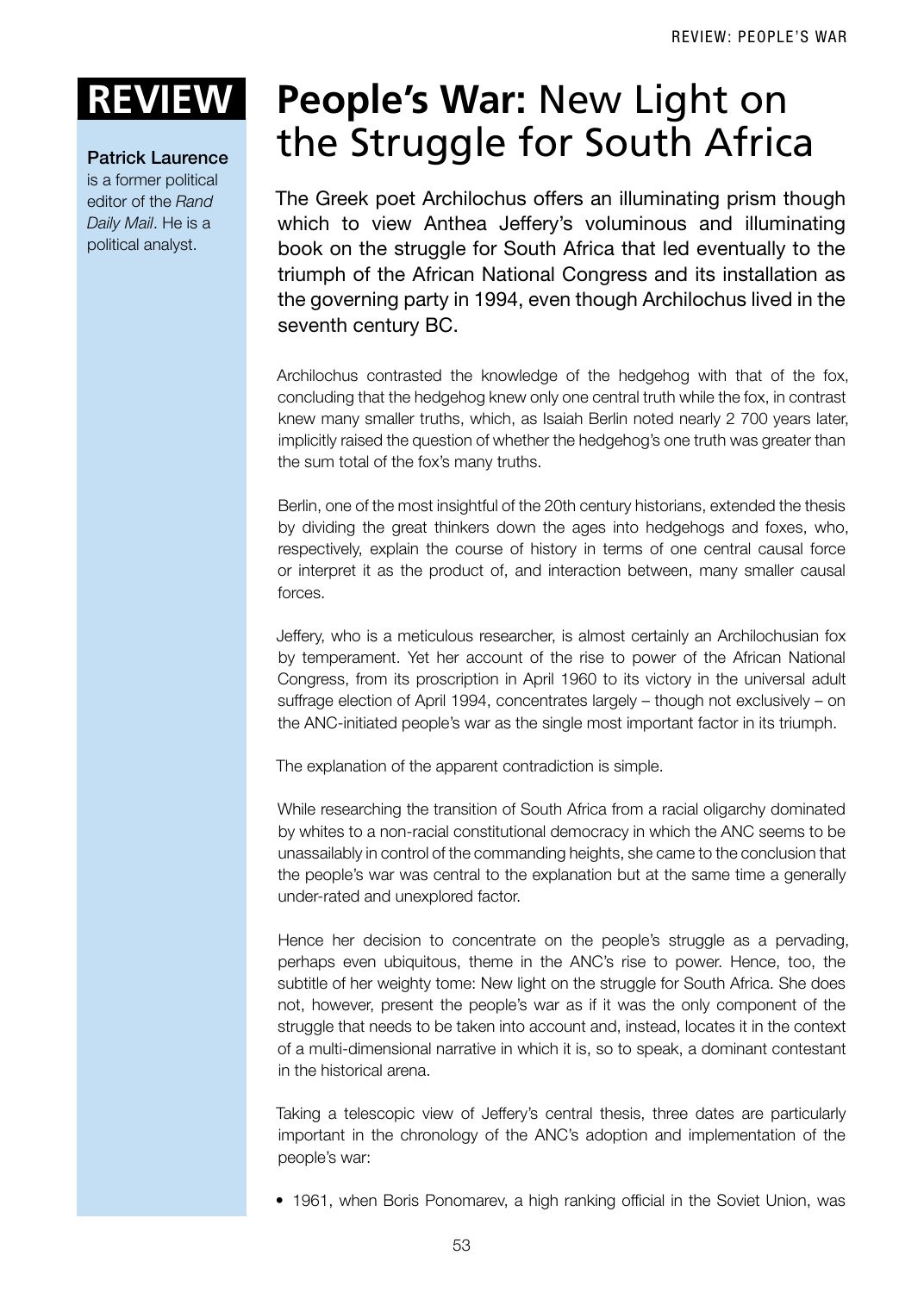assigned to become "the main interlocutor" with the South African Communist Party and the ANC.

- 1978, when an ANC delegation headed by Oliver Tambo, the leader of the ANC's external mission, visited communist-ruled Vietnam to learn from stalwarts of the successful Vietnamese communist war against the American backed anticommunist regime in Saigon, or Ho Chi Minh City as it was renamed by the victorious communist forces.
- 1985, when the ANC-initiated people's war began in earnest as its cadres launched a pitiless campaign against those they deemed to be enemies of the people, collaborators and impimpis, a process that included extra-judicial executions by necklacing.

As Jeffery explains, a people's war consists of two cardinal doctrinal stratagems: first, the belief that the struggle for power must be advanced in tandem on the military and political terrains, that guerrilla warfare must be augmented by ideological campaigning; second, the conviction that "the enemy" has many faces, including, obviously, the incumbent oppressor but incorporating rival political formations seeking to win the support of the populace to secure a platform for themselves in the post-liberation order.

To expatiate on the second point: the objective of the strategists of a people's war is to ensure their political hegemony in the post war society by all means, including the use of coercion and terror to obtain the obeisance of the population as a whole and the submission of ideological rivals.

Jeffery sets the scene in a paper she presented at the launch of her book in Johannesburg.

It is mid-1985 in the Eastern Cape in Uitenhage, near Port Elizabeth. A stayaway has been launched by local leaders of the pro-ANC United Democratic Front, in the face of opposition from the Azanian People's Organisation (Azapo) and the Federation of South African Trade Unions, both of which feared that the stoppage would result in the dismissal of their members and consequent hardship for their families.

Their fears are well founded. Twelve people are killed during the stayaway. An atmosphere of fear prevails.

But Jeffery adds in her paper: "It is the rising incidence of necklace executions that has sparked real terror." Her account includes a description of the murder by an enraged crowd of a local councillor, Tansanqa Kinikini and his elder son, who were hacked and burnt to death. Part of the narrative describes how the councillor saved his second son from suffering a similar fate by shooting him before he could be lynched.

Necklacing is a terrifying form of extra-judicial killing, in which a motor vehicle tyre filled with petrol is hung around the victim's neck and set alight, resulting in an agonising death from burning and asphyxiation. The victims include Pakamisa Nongwaza, an Azapo member, and Nosipho Zamela, a young woman who was convicted by a people's court of collaborating with the police.

Necklacing is a terrifying form of extra-judicial killing, in which a motor vehicle tyre filled with petrol is hung around the victim's neck and set alight, resulting in an agonising death from burning and asphyxiation.